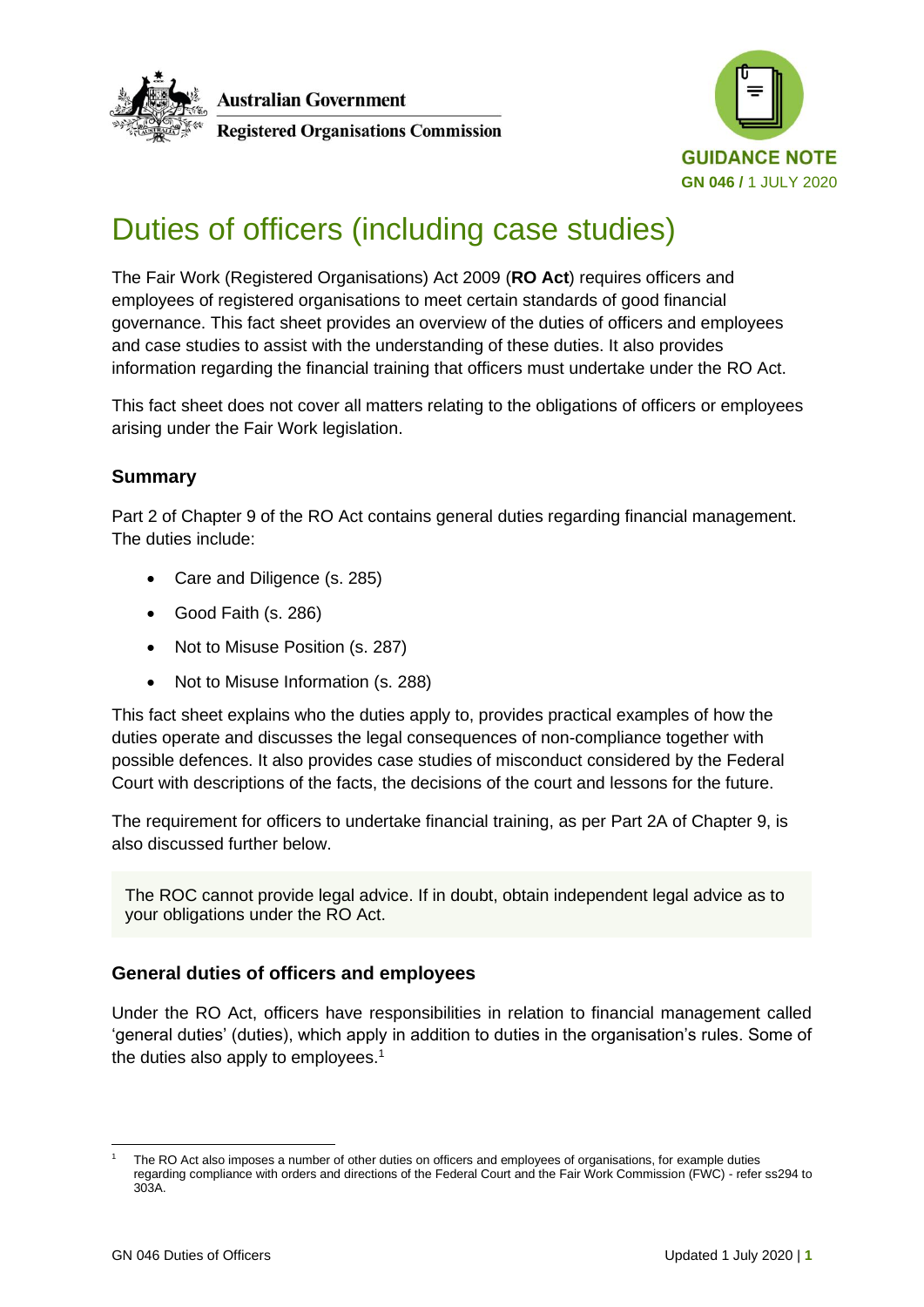

#### **Why are these duties important?**

The duties placed on officers under the RO Act are central to the good corporate governance and effective operation of organisations. They also seek to encourage high standards of accountability of organisations to their members.

They comprise a set of minimum standards of conduct for officers and employees.

The general duties are similar, but not identical, to the obligations of directors of companies under the Corporations Act 2001. However there are a number of attributes of registered organisations that mean understanding the duties of a director might not be sufficient to have a full appreciation of the responsibilities of an officer or employee of an organisation.

An officer must meet the minimum standards of conduct as set by the RO Act, $2$  certain other statutes, $3$  and the common law. $4$  An officer includes a person who holds an office in a division or a branch of an organisation.

#### **What penalties apply?**

A failure to comply with the general duties can make an officer liable to significant civil penalties in the Federal Court. Serious contraventions can give rise to a civil penalty of up to 1200 penalty units.<sup>5</sup>

Officers who are recklessly or intentionally dishonest may also be liable for a criminal offence, which can include very substantial fines or imprisonment for up to 5 years, or both.<sup>6</sup>

#### **Employees**

The duties do not just apply to persons who hold office. The duties in relation to the proper use of position and information<sup>7</sup> also apply to employees of organisations. Employees who are found to be in breach of these duties may be liable for significant penalties.

#### **Can anyone else be liable for penalties?**

A person who is involved in a contravention of the general duties under sections 286, 287 or 288 may also be liable to a civil penalty.<sup>8</sup> This could be an officer or employee. However, it could also include a person who is not an officer or employee, for example, a professional advisor.

<sup>2</sup> Sections 285 to 288, 290A RO Act.

<sup>&</sup>lt;sup>3</sup> Including the Fair Work Act 2009 and the Corporations Act 2001. For example, the general duties under the Corporations Act 2001 may also apply to officers of registered organisations – refer ss9 and 57A(1)(b).

<sup>4</sup> Sections 285 to 289 and 290A are in addition to any rule or law relating to the duty or liability of a person because of their office or employment in an organisation or branch. This might include other statutes, common law or equitable obligations.

<sup>5</sup> Section 4AA, Crimes Act 1914 defines a penalty unit as \$222. 1200 penalty units is \$266 400.

Section 290A, RO Act.

Sections 287, 288 and 290A(2) & (3), RO Act.

 $8$  Sections 286(2), 287(2) and 288(2), RO Act.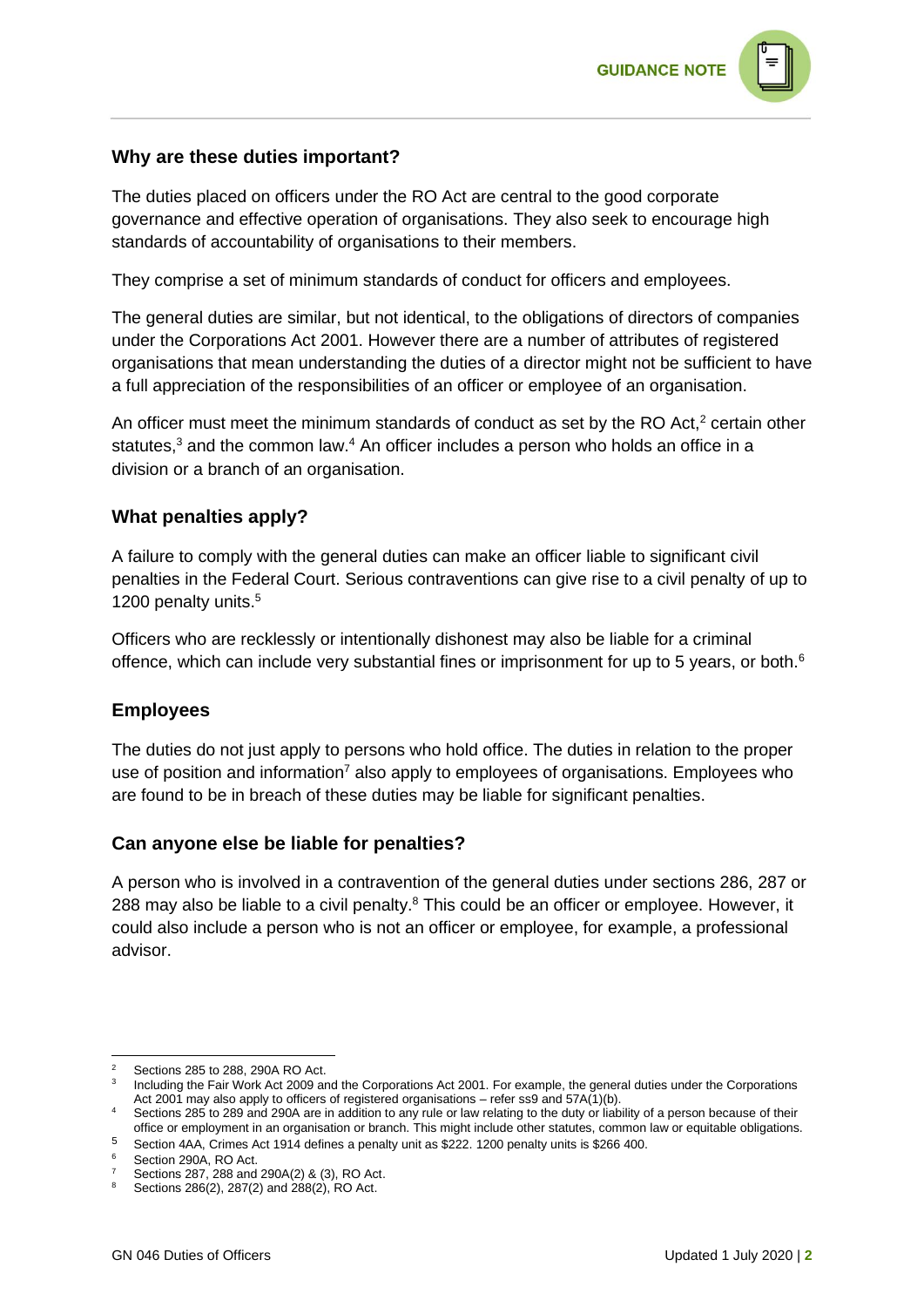# **What are the duties? (ss. 285, 286, 287, 288 & 290A)**

The specific duties of an officer will differ in each organisation. Registered organisations are required to have rules which provide for 'the powers and duties of holders of offices in the organisation and its branches'.<sup>9</sup> However there can be substantial differences in the roles and responsibilities of a particular office between one organisation and another. For example, two organisations may define the role and obligations of a Secretary very differently. Therefore the duties of each officer will depend upon the organisation's rules and practices, the general duties of officers under the RO Act (as informed by the common law) and the relevant facts in each case.

The general duties in relation to financial management which apply to officers and employees of organisations under the RO Act are:

- **Care and Diligence** (s. 285) officers must exercise their powers and discharge their duties with the degree of care and diligence that a reasonable person would exercise if he or she were an officer holding an equivalent position. This obligation is subject to a 'reasonable judgment' rule explained further below.
- **Good Faith and Proper Purpose** (s. 286) officers must exercise their powers and discharge their duties in good faith in what the officer believes to be the best interests of the organisation, and for a proper purpose. This involves the subjective question as to what the officer believes but also the objective question as to whether the conduct discloses a proper purpose.
- **Not to Misuse Position** (s. 287) officers and employees must not improperly use their position to gain an advantage for themselves or someone else or to cause detriment to the organisation or another person.
- **Not to Misuse Information** (s. 288) officers and employees must not misuse information (they have obtained as a result of being an officer or employee of an organisation) to gain an advantage for themselves or someone else or cause detriment to the organisation or another person.

Section 290A also provides that a breach of good faith, or the misuse of position or information, that is done with intentional or reckless dishonesty are criminal offences, which could lead to substantial fines, imprisonment or both.

A table summarising the general duties and penalties can be found at Attachment A.

#### **Limits on the scope of the general duties**

Section 283 limits the scope of sections 285 to 288 and 290A to the exercise of powers and duties 'related to the financial management of the organisation or branch'. This means that the general duties do not apply to conduct wholly unrelated to the financial management of

Section 141(1)(b)(i), RO Act.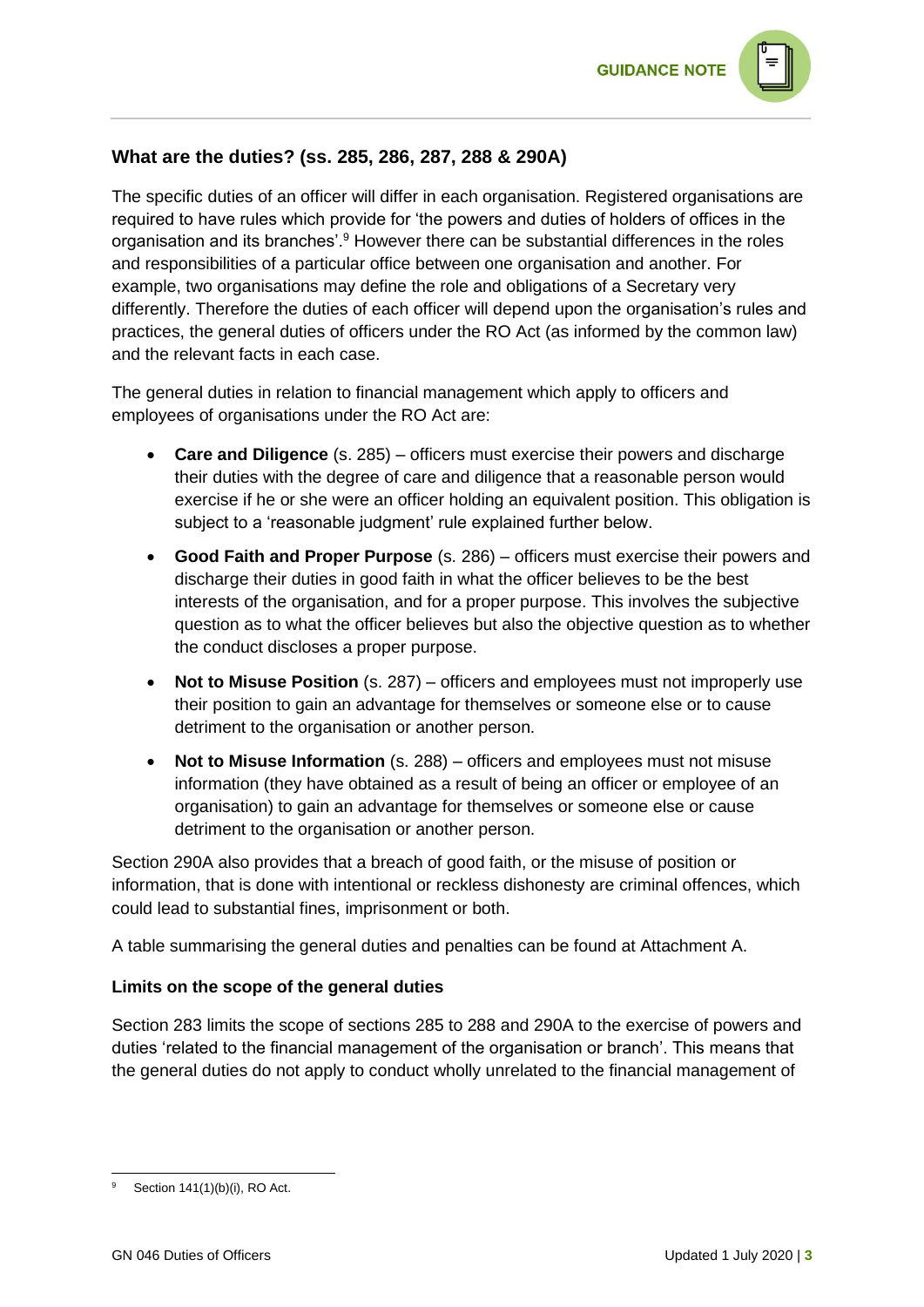

the organisation. However, other statutory provisions or the common law may still apply to such conduct.<sup>10</sup>

# **Officers' duties are not limited to senior officers**

The general duties of officers extend to all officers in an organisation as defined in s. 6 of the RO Act. This includes the members of a Committee of Management of an organisation or a branch. Accordingly, each member of a Committee of Management should ensure that they are aware of and comply with the duties set out in ss. 285 to 288 and 290A.

#### **Practical example – financial reports**

The members of a Committee of Management must exercise care and diligence in dealing with financial matters and in the consideration and approval of financial reports. These duties may be comparable to those of directors in a corporation which have been described as follows:

… each director is expected to … take a diligent and intelligent interest in the information available to him or her, to understand that information, and apply an enquiring mind to the responsibilities placed upon him or her [including] … adopting and approving the financial statements. Because of their nature and importance, the directors must understand and focus upon the content of financial statements, and if necessary, make further enquiries if matters revealed in these financial statements call for such enquiries.<sup>11</sup>

Accordingly if the members of a Committee of Management approve a financial report at the end of a financial year without adequately considering it, and the financial report contains significant errors, potentially they may be liable for a penalty under s. 285.<sup>12</sup>

# **Officers' duties include a failure to act (s285)**

The general duty to exercise care and diligence under s. 285(1) concerns not only actions, but also a failure to act.

#### **Practical example – prior approval of expenditure**

The rules of many organisations require a committee to give its prior approval for all nonordinary expenditure. In those circumstances, the committee plays an important role as gatekeeper to oversee the proper expenditure of monies by the organisation. A failure to act can arise where the members of a committee fail to ensure that senior officers comply with the rules of the organisation regarding the approval of expenditure. If the committee abandons its role and enables a senior officer to incur expenditure without oversight, each

<sup>&</sup>lt;sup>10</sup> This may include common law and/or obligations under the Corporations Act 2001 which are similar to the general duties under the RO Act, but are not limited to financial management: see generally Health Services Union v Jackson (No 4) [2015] FCA 865, and specifically paras [55] – [59]

<sup>11</sup> ASIC v Healey & Ors [2011] FCA 717 [Centro] at [20].

 $12$  Ibid.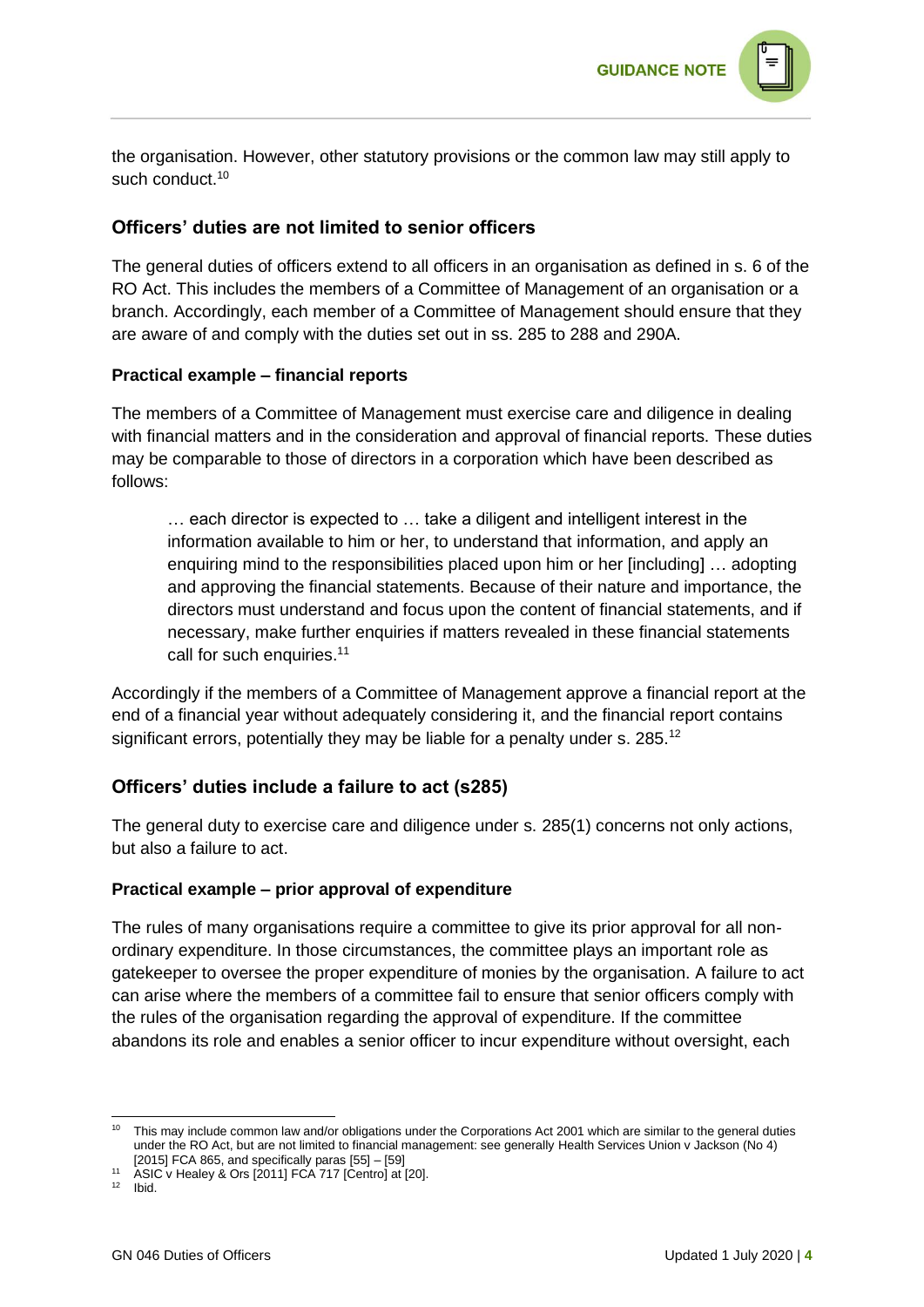

member of the committee might be exposed to liability for a failure to exercise care and diligence.

#### **Practical example – loans, grants and donations over \$1000**

The rules of every organisation must require that every loan, grant or donation over \$1000 has the prior approval of the relevant Committee of Management.<sup>13</sup> Each officer on a Committee of Management of an organisation or branch must be vigilant in ensuring these provisions are complied with to avoid possible personal liability for a failure to exercise care and diligence.

#### **What conduct might give rise to a breach of the general duties?**

It is useful to consider various case studies where the Federal Court has found that certain conduct contravened the general duties under the RO Act. A range of case studies which may be of assistance can be found at Attachment B.

Some guidance can be also obtained by considering analogous cases regarding the breach of director's duties under the similar provisions of the Corporations Act 2001.<sup>14</sup> However there may be relevant distinctions between the two legislative schemes, which could lead to different results in relation to similar fact situations.

As stated above the ROC cannot provide legal advice. If in doubt, obtain independent legal advice as to your obligations under the RO Act.

#### **Are any defences available?**

#### **Reasonable judgment rule – s. 285(2)**

The obligation under s. 285 to act with care and diligence is subject to a 'reasonable judgment' rule. This rule applies to protect an officer who made a judgment to take, or not take, action if the officer:

- made the judgment in good faith for a proper purpose;
- did not have a material personal interest (conflict of interest) in the subject matter of the judgment;
- informed himself or herself before making the judgment; and
- rationally believed that the judgment was in the best interests of the organisation.

A belief that the judgment was in the best interests of the organisation is taken to be rational unless the belief is one which no reasonable person in their position would hold.

Refer s. 149 of the RO Act. In rare cases a loan, grant or donation of up to \$3,000 may be made without prior approval to relieve a member (or a member's dependant) in severe financial hardship – but the Committee of Management can overrule such a loan, grant or donation at its next meeting – refer s. 149, RO Act.

<sup>&</sup>lt;sup>14</sup> The provisions under ss. 285 to 288 of the RO Act are modelled on ss. 180 to 183 of the Corporations Act 2001 and the link between officers of organisations and directors of companies has long been recognised; see Allen v Townsend (1977) 31 FLR 431 at 483 - 489 per Evatt and Northrop JJ; Health Services Union v Jackson (No 4) [2015] FCA 865 at [56].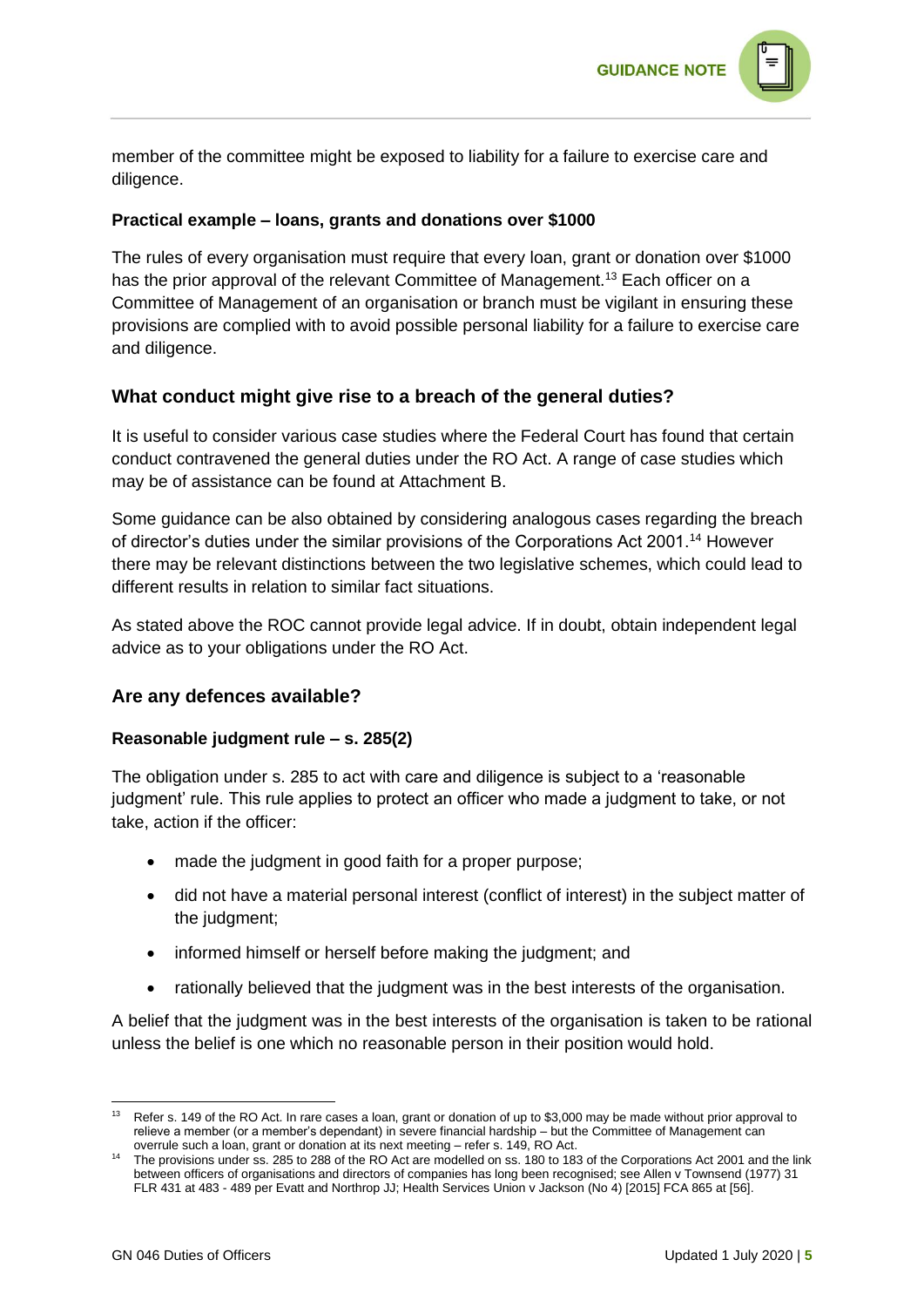

#### **Acts required to be taken under statute**

It is not a contravention of ss. 286, 287 or 288 for an officer or employee to do an act that another provision of the RO Act or the Fair Work Act 2009 requires that officer or employee to do.<sup>15</sup> However an officer must still act with 'care and diligence' under s. 285 in doing an act required to be taken under the RO Act or the Fair Work Act 2009.

#### **Reliance on others**

An officer may be entitled to rely upon information, or professional or expert advice, from certain persons on whom they might be expected to rely, if they did so in good faith and after making proper inquiries, and relying on that information or advice was reasonable.<sup>16</sup> This is called a 'rebuttable presumption' which means that it is assumed by a court to be true unless proven otherwise.

#### **Delegated authority**

Section 293 of the RO Act provides that an officer is responsible for the exercise of a delegated power (by a person to whom they have delegated power) as if they had exercised the power themselves.

However, an officer may avoid responsibility for the other person's conduct if the officer believed, on reasonable grounds:

- that the person would exercise power in conformity with the duties imposed on an officer; and
- in good faith and after making proper inquiry that the person was reliable and competent in relation to the power so delegated.

#### **Relief from liability**

The Court may<sup>17</sup> excuse a person or organisation from liability if the Court finds that the person or organisation has, or may have contravened, a civil penalty provision but:

- the person or organisation has acted honestly; and
- having regard to all of the circumstances of the case, the person or organisation ought fairly to be excused for the contravention.

#### **What role does the Commissioner and the ROC play?**

The Commissioner and the ROC aim to provide education, assistance and advice to organisations and their members. The Commissioner and the ROC also monitor acts and practices to ensure they comply with the RO Act.

<sup>&</sup>lt;sup>15</sup> Section 290, RO Act.

<sup>16</sup> Section 292, RO Act.

<sup>&</sup>lt;sup>17</sup> Section 315, RO Act. Section 316 has additional provisions that only pertain to officers of an organisation.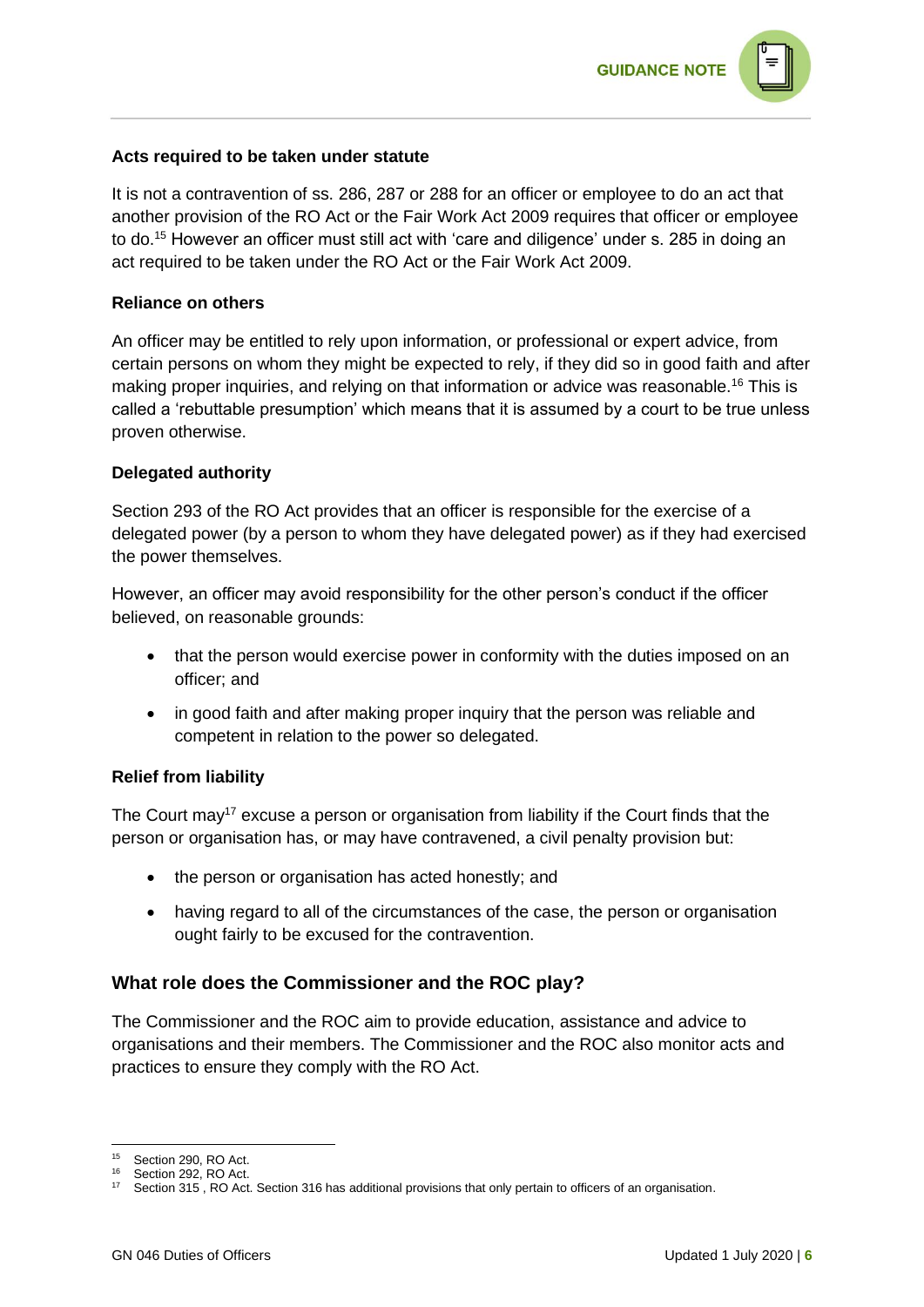Part of that role involves the investigation of possible breaches of the general duties under ss. 285 to 288 of the RO Act. The Commissioner or the Commissioner's delegate can 'make inquiries'<sup>18</sup> and 'conduct an investigation'<sup>19</sup> into, among other things, whether a civil penalty has been contravened, including in respect of the general duties.<sup>20</sup>

**GUIDANCE NOTE** 

In addition, the Commissioner has other compliance tools, including seeking voluntary compliance, issuing rectification notices, and referring possible criminal offences to State and Federal Police.<sup>21</sup> For more information on this topic, please refer to the ROC's [Compliance Policy.](https://www.roc.gov.au/ArticleDocuments/191/pp004-compliance-policy.pdf.aspx)

# **What orders can the Federal Court make?**

The Federal Court can, on application by the Commissioner, make a range of orders, including:

- an order for a person or organisation to pay a financial penalty regarding a contravention of a civil penalty provision of the RO Act (such as ss. 285, 286, 287 or  $288$ );<sup>22</sup>
- an order for a person to pay compensation to an organisation; $23$
- an order to disqualify a person from holding office in an organisation for a certain period.<sup>24</sup>

# **Financial training (ss. 293K to 293M)**

Section 293K of the RO Act requires officers whose duties include duties that relate to the financial management of the organisation or branch to undertake training that covers each of the officer's financial duties.

Training must be approved by the Commissioner and must be undertaken 'within 6 months after the person begins to hold the office'. The legislation does not provide for an extension of this timeframe. Officers who are re-elected to the same office (with the same duties) are not required to undertake new training. However if the officer has been elected to a different office, section 293K requires the office holder to undertake fresh training.

The Commissioner can grant an officer an exemption from training (on application by the relevant organisation or branch) if satisfied that the officer has a proper understanding of the officer's financial duties within that organisation or branch because of their experience or qualifications.

Given the importance of financial governance to the democratic functioning of organisations and accountability of officers to members, the ROC encourages all officers to regularly

 $18$  Section 330, RO Act.<br> $19$  Section 331, RO Act.

Section 331, RO Act.

<sup>20</sup> Investigations may also be conducted in other circumstances - refer ss. 332 to 334.

 $21$  Section 336(2), RO Act.

 $22$  Section 306, RO Act.

 $23$  Section 307, RO Act. An organisation can also apply to the court for a person to pay compensation to the organisation.

<sup>&</sup>lt;sup>24</sup> Section 307A, RO Act.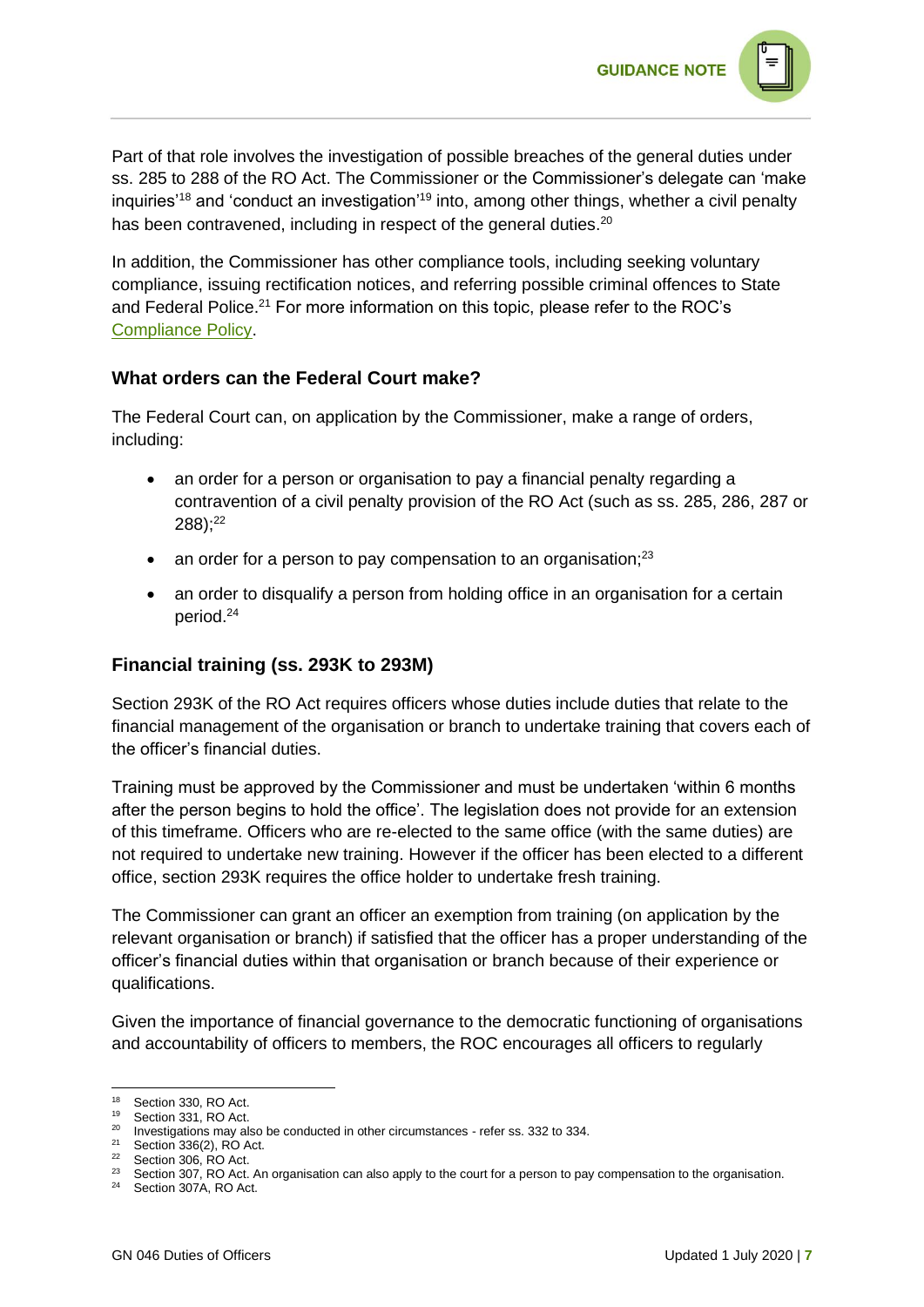

update their training and knowledge. In particular if an officer's duties change while in office (for example if the rules of the organisation or branch are changed or the legislation changes), the ROC recommends that the officer undertake additional training which addresses the changes to their duties.

# **Further information**

If you require further assistance regarding the information in this fact sheet please contact the ROC at [regorgs@roc.gov.au](mailto:regorgs@roc.gov.au) or call us on 1300 341 665.

© Commonwealth of Australia 2020

This guidance note is not intended to be comprehensive. It is designed to assist in gaining an understanding of the Registered Organisations Commission and its work. The Registered Organisations Commission does not provide legal advice.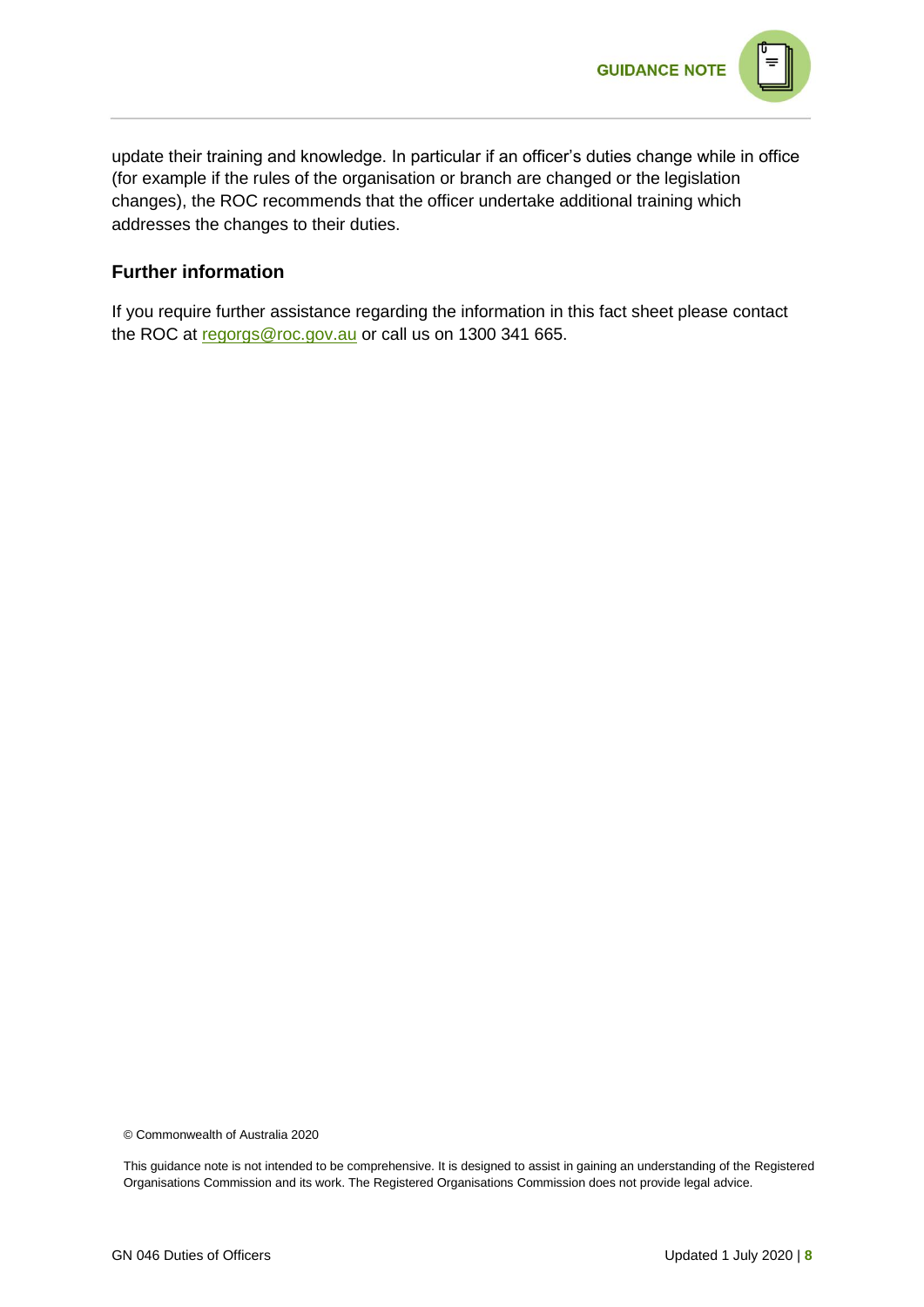# **Attachment A**

# **Summary of general duties regarding financial management**

| <b>Section</b>            | <b>General duty</b>                                                                                                                                       | <b>Applies to</b>                                                            | <b>Maximum penalty</b>                                                                      |
|---------------------------|-----------------------------------------------------------------------------------------------------------------------------------------------------------|------------------------------------------------------------------------------|---------------------------------------------------------------------------------------------|
| <b>CIVIL OBLIGATIONS:</b> |                                                                                                                                                           |                                                                              |                                                                                             |
| 285                       | <b>Care and diligence</b>                                                                                                                                 | officers                                                                     | Civil penalty:<br>100 penalty units or<br>1200 for a serious<br>contravention <sup>25</sup> |
| 286                       | Good faith & proper purpose                                                                                                                               | officers<br>$\bullet$<br>other persons<br>$\bullet$<br>involved              | As above                                                                                    |
| 287                       | Not to misuse position to<br>gain advantage for self or<br>another or to disadvantage the<br>organisation or another                                      | officers<br>$\bullet$<br>employees<br>other persons<br>$\bullet$<br>involved | As above                                                                                    |
| 288                       | Not to misuse information to<br>gain advantage for self or<br>another or to disadvantage the<br>organisation or another                                   | officers<br>$\bullet$<br>employees<br>other persons<br>involved              | As above                                                                                    |
| <b>CRIMINAL OFFENCES:</b> |                                                                                                                                                           |                                                                              |                                                                                             |
| 290A(1)                   | Good faith (not to act with<br>intentional or reckless<br>dishonesty)                                                                                     | officers<br>$\bullet$                                                        | Criminal offence:<br>2000 penalty units<br>and/or 5 years<br>imprisonment <sup>26</sup>     |
| 290A(2)                   | Not to misuse position (with<br>intentional or reckless<br>dishonesty) to gain advantage<br>for self or another or to<br>disadvantage the organisation    | officers<br>employees                                                        | As above                                                                                    |
| 290A(3)                   | Not to misuse information<br>(with intentional or reckless<br>dishonesty) to gain advantage<br>for self or another or to<br>disadvantage the organisation | officers<br>employees                                                        | As above                                                                                    |

 $^{25}$  As at July 2020, 100 penalty units is \$22 200 and 1200 is \$266 400 for a serious contravention.

 $26$  As at July 2020, 2000 penalty units is \$444 000.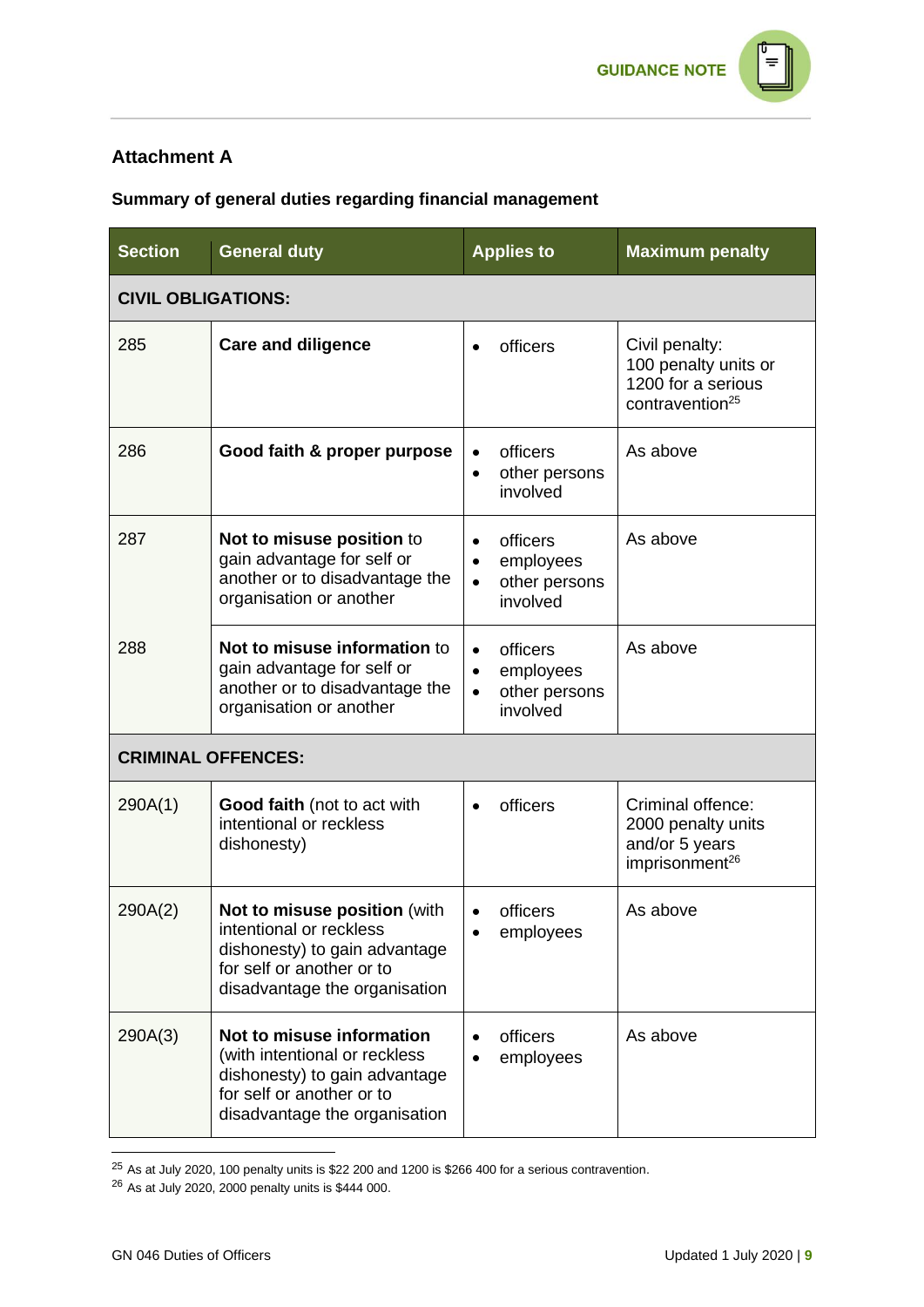

# **Attachment B – Case Studies**

#### **[Health Services Union v Jackson \(No 4\) \[2015\] FCA 865](https://www6.austlii.edu.au/cgi-bin/viewdoc/au/cases/cth/FCA/2015/865.html?context=1;query=%22fwoa2009362%20s285%22;mask_path=)**

#### **Key issue**

A union sought compensation against a former National Secretary regarding the alleged misappropriation of more than \$1 million.

#### **Bankruptcy**

Prior to the proceedings the former officer (who had been a National and Branch Secretary) declared bankruptcy. The court allowed the matter to proceed notwithstanding this.

#### **Conduct**

Neither the officer nor her bankruptcy trustee appeared at the trial. Therefore the evidence of the union was unchallenged. The court found the evidence substantially supported the claims of the union. The court's findings included the following:

- **Credit card expenditure** the officer expended more than \$300 000 for personal purposes (such as travel, food and entertainment) on union credit cards;
- **Consultant** the officer engaged a consultant at \$150 000 per year (whether or not he rendered any services) - as a result the union lost more than \$400 000;
- **Legal bill** the officer engaged a law firm regarding allegations made against herself and charged the fee of \$34 725 to the union without authorisation;
- **NHDA transfers** the officer transferred more than \$250 000 of the union's funds without authority into an account (the National Health Development Account) controlled by herself, and the funds were primarily used for personal purposes;
- **Cashed cheques** the officer signed and cashed out about 40 cheques for a total amount of more than \$200 000 in a manner that was unauthorised (except regarding \$100 sitting fees paid to officers to attend meetings);
- **Overpayment of wages** the officer received \$67 912 of normal salary when she should have been drawing on her accrued entitlements (for example by receiving her normal salary while on holidays without drawing on her annual leave entitlement).

#### **Contraventions and compensation**

The Court ordered the officer to pay compensation of more than \$1.4 million for damage she caused the union due to her multiple contraventions of s. 287 (improper use of position to gain an advantage for herself and/or to cause detriment to the organisation).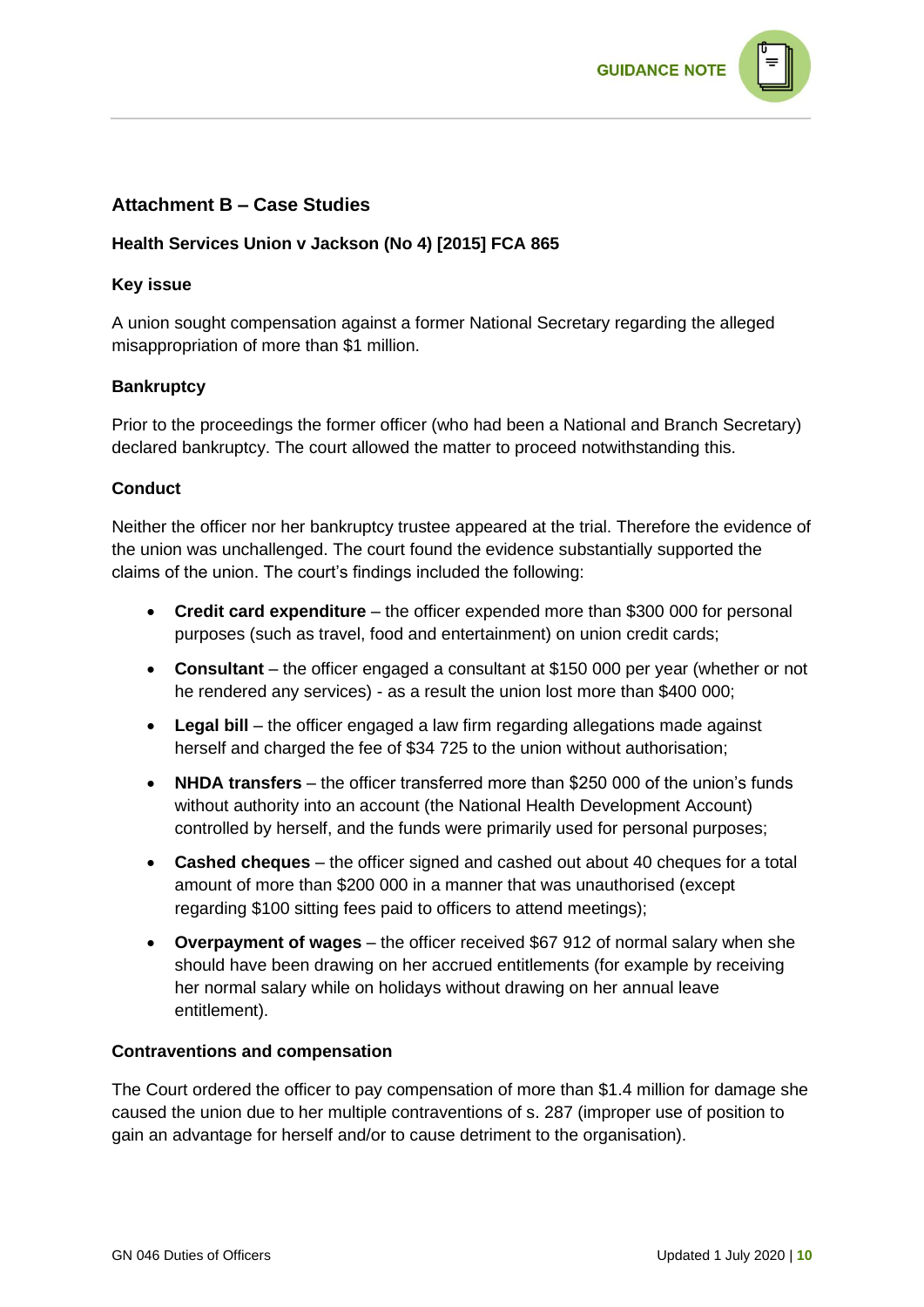

#### **Practical implications**

The case demonstrates that officers cannot use members' funds for personal expenditure. It also demonstrates that an organisation itself can apply for a compensation order under the RO Act.

#### **Quote from the case**

[90 and 91] ... [The officer] ... appears to assume that the expenditure of members' funds to advance factional causes would, in some way, be beneficial to them … This mindset readily evolves into a pervasive sense of entitlement, on the part of the office holder, to utilise the Union's resources to advance his or her personal interests.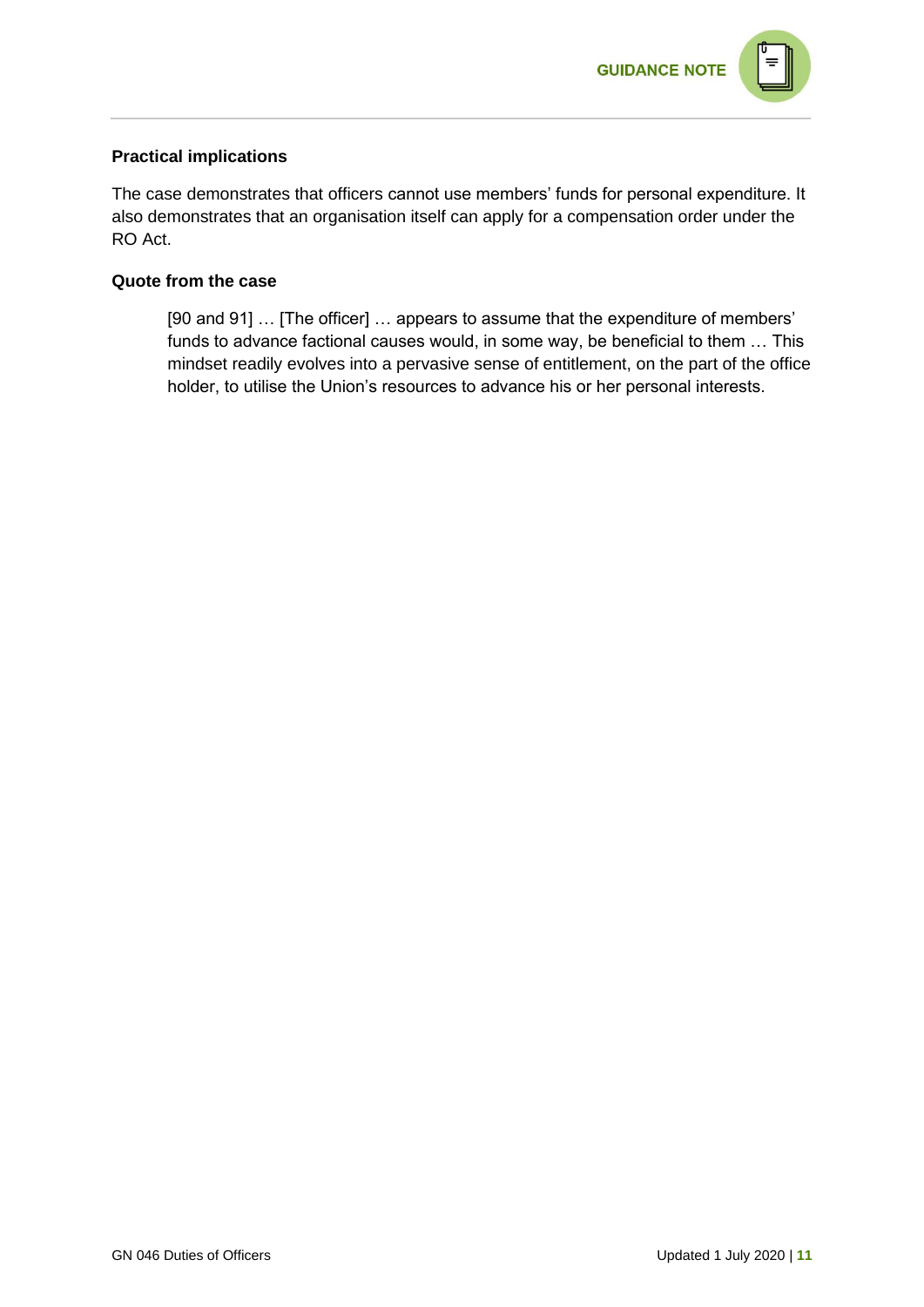

# **General Manager of the Fair Work Commission v Thomson (No 3) [\[2015\] FCA 1001](https://www.austlii.edu.au/cgi-bin/viewdoc/au/cases/cth/FCA/2015/1001.html?context=1;query=General%20Manager%20of%20the%20Fair%20Work%20Commission%20v%20Thomson;mask_path=) General Manager of the Fair Work Commission v Thomson (No 4) [2015] FCA 1433**

#### **Key issue**

A former National Secretary of the Health Services Union misused the funds of the union for a range of personal purposes - including using the union's funds in the 2007 Federal election to gain a seat in the Australian House of Representatives.

#### **Allegations**

It was alleged that the former officer used the union's funds to make personal purchases, attempted to conceal the nature of those purchases, directed the union's employees to work on his election campaign whilst employed working for the union and caused the union to enter into sponsorship agreements and to make donations without proper authority.

#### **Decision**

The Court held that by using the union's funds to make purchases for his own benefit, including hiring escorts and paying for personal travel and accommodation, the former officer contravened s. 287 (improper use of position to gain an advantage for himself and/or to cause detriment to the organisation). The former officer was also found to have contravened s. 286 (good faith and proper purpose) by seeking to conceal the true nature of transactions by directing staff to record his personal purchases incorrectly as 'meeting expenses' or 'telephone conferences'. The former officer had an obligation to correctly record the true nature of those payments.

The Court also found that the former officer breached his duties under ss. 285, 286 and 287 when he directed two employees of the union to work on his political campaign for the 2007 Federal Election (while the employees were paid by the union) and when he caused the union to make donations, enter into sponsorship agreements and pay for postage and advertising expenditure to benefit his election campaign without proper authority.

#### **Contraventions, penalties and compensation**

The former officer was ordered to pay compensation to the organisation of over \$230 000 plus interest of more than \$146 000 within 74 days of the judgment. He was also ordered to pay a penalty of \$80 050 for multiple contraventions of ss. 285 and 287 within 74 days (noting that the penalty would be higher if not paid within that period).

#### **Practical implications**

This case highlights the significant penalties and compensation orders that officers may face for misusing the funds or resources of an organisation (such as the employees of an organisation) for personal gain. It also highlights the importance of accurate record keeping and the correct authorisation of loans, grants and donations.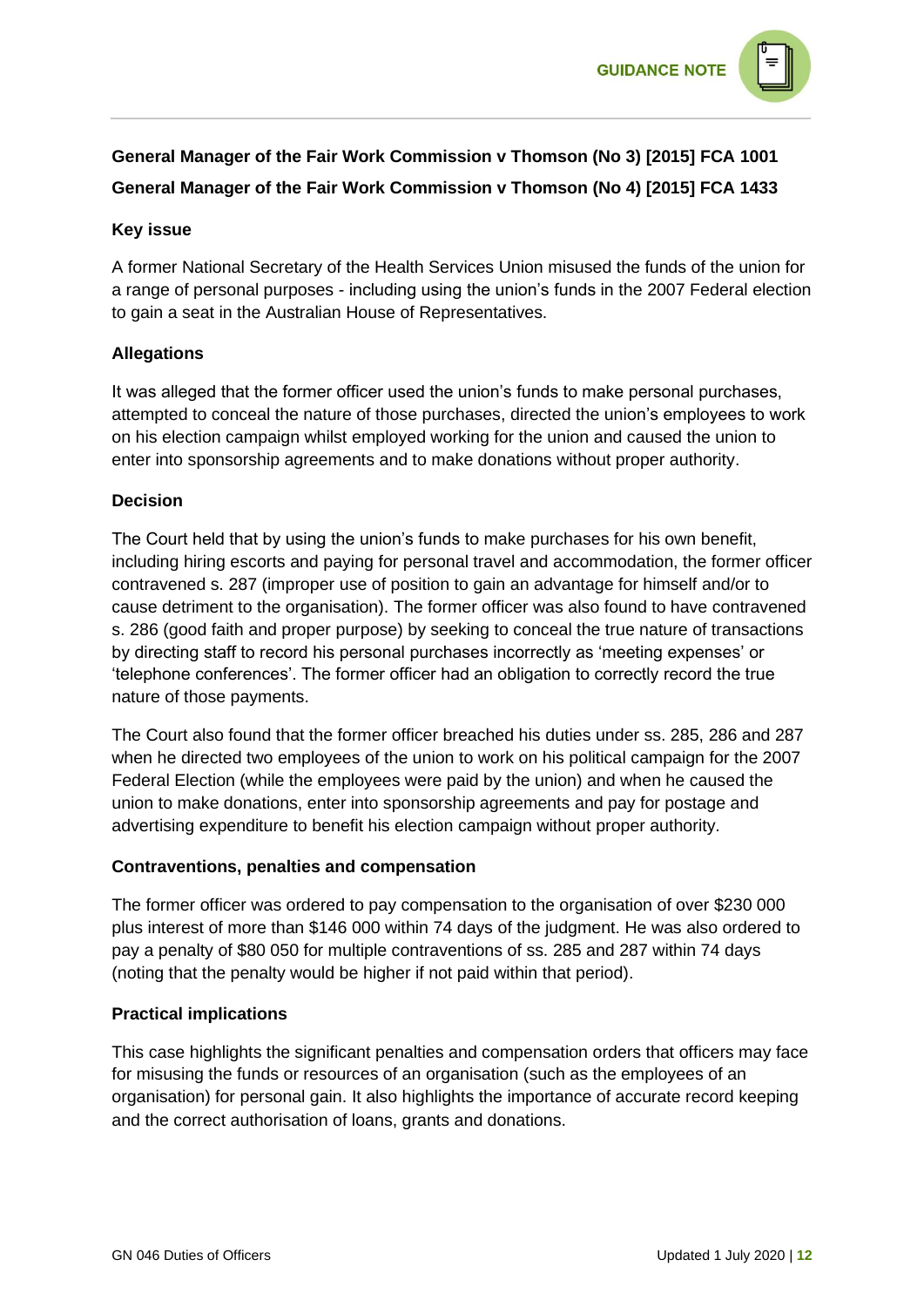

#### **Quote from the case**

[97 of [2015] FCA 1001] ... When it is realised that the respondent himself had only recently moved into the [Dobell electorate] … with the general project of increasing his own profile in the community to further his own political career, the potential for a conflict of interest to have arisen is all too obvious. … I would infer that his decision to commit the funds and staff resources of the HSU to Coastal Voice, a group which he himself established, was substantially influenced … by the advancement of that general project. In short [he] … used his fiduciary position to benefit himself … That was a conspicuous impropriety.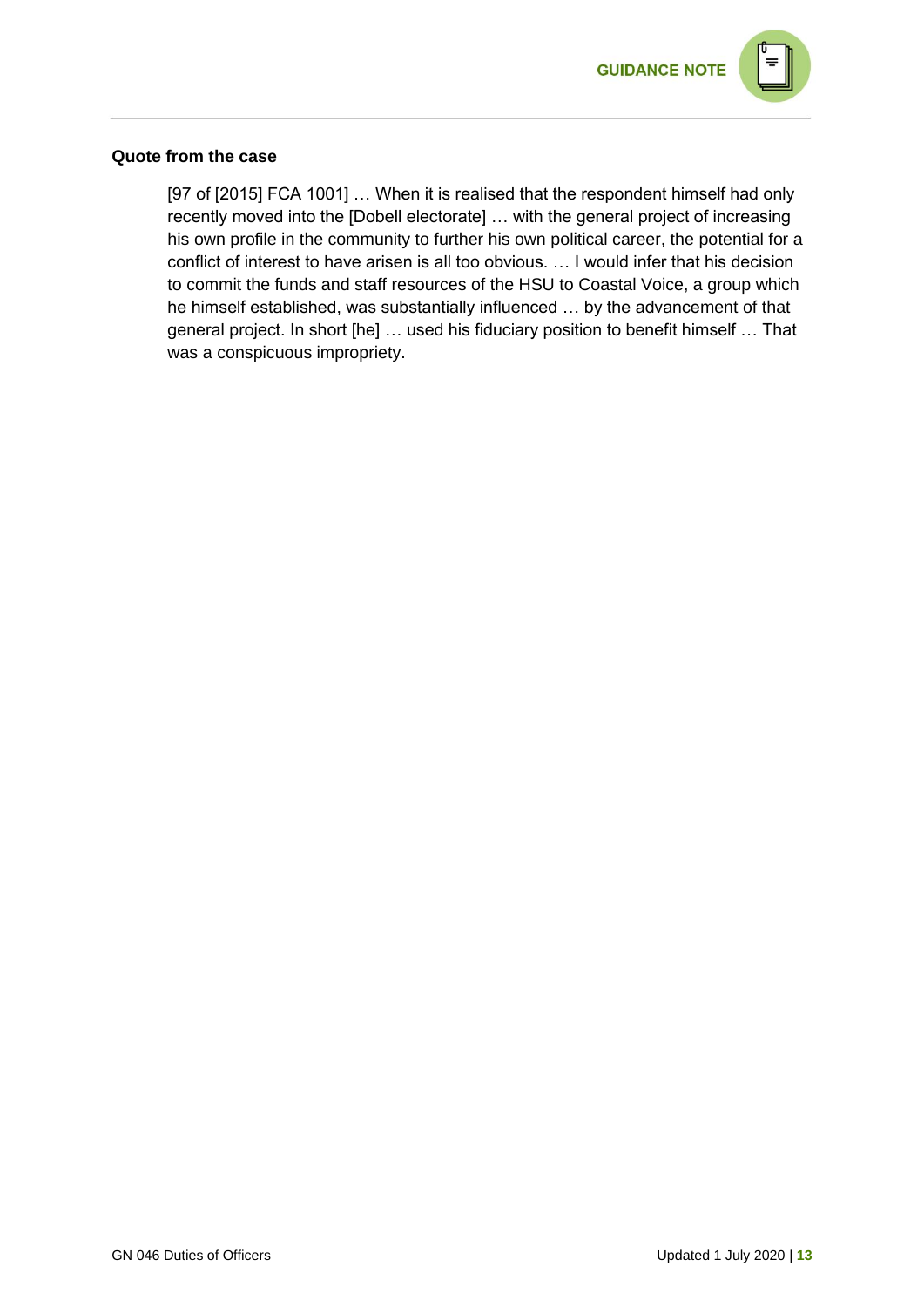

# **General Manager of Fair Work Australia v Health Services Union [\[2014\] FCA 970](https://www6.austlii.edu.au/cgi-bin/viewdoc/au/cases/cth/FCA/2014/970.html?context=1;query=%22fwoa2009362%20s285%22;mask_path=)**

#### **Key issues**

Senior officers of a branch ignored financial controls and some gained a financial benefit.

### **Conduct**

Three branch officers (President, Secretary and Assistant Secretary) signed blank cheques and gave their electronic PINS for the payment of branch expenditure to an unelected employee contrary to the rules of the organisation. The Secretary and Assistant Secretary also had the branch pay personal travel expenses for themselves and their partners to attend a wedding. The Branch Secretary also:

- paid \$15 000 to himself and \$5000 to another employee without authorisation;
- allowed an unelected employee to sign cheques for the branch contrary to the rules;
- failed to retain documents for a reimbursement of \$4128 of credit card expenditure;
- failed to seek and/or obtain authorisation for annual leave he took or cashed out.

#### **Contraventions, penalties & compensation**

The court:

- found the former President contravened s. 285 twice and ordered a penalty of \$4505;
- found the former Assistant Secretary contravened s. 285 three times, s. 286 once and s. 287 once and ordered a penalty of \$6720;
- found the former Secretary contravened s. 285 six times, s. 286 once and s. 287 once and ordered a penalty of \$18 262 (and the court also ordered the officer to pay compensation to the branch of \$26 779.40 including interest).

#### **Applications for relief from liability under s. 315**

The former President and Assistant Secretary sought relief from liability under s. 315 (which gives the court that discretion if satisfied a person acted honestly and, in the circumstances, such relief should be granted). The court refused the applications on the basis that it had been unreasonable for those officers to ignore the branch's financial controls.

#### **Contrition**

The court noted the genuine contrition of the former Assistant Secretary and the penalty ordered against him included a discount to reflect that.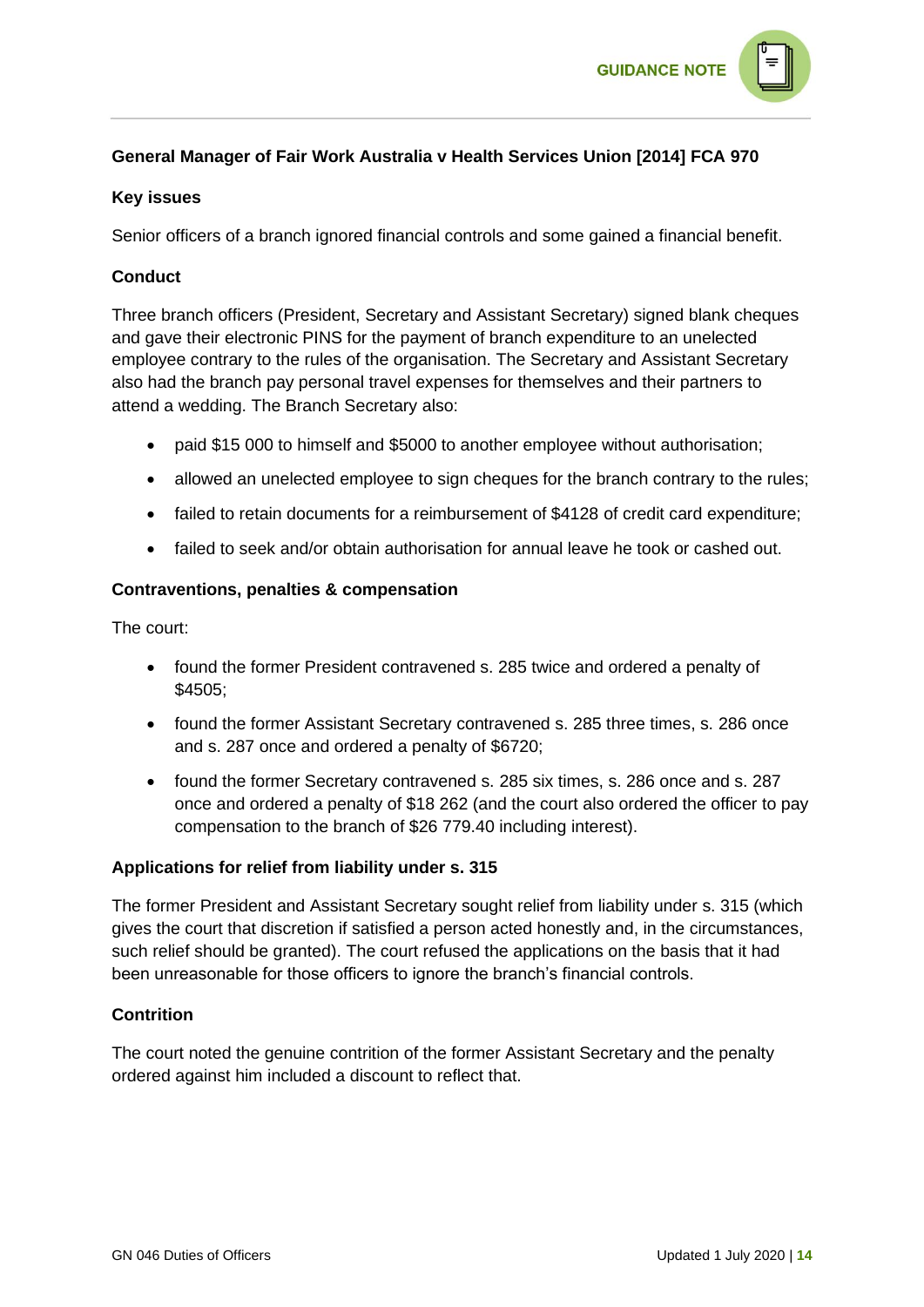

#### **Practical implications**

This case highlights the need for adherence to proper controls in the financial administration of organisations. It emphasises the important role of officers as gatekeepers to ensure the proper expenditure of members' funds and compliance with the rules of the organisation.

#### **Quote from the case**

[137] .... The proper functioning of the Branch depends on its [elected] leaders using their experience to ensure that the Branch is administered properly. They provide the example to junior officials and staff of the need to comply with ordinary standards of diligence and competence. By ignoring the financial controls in place, the [former President] … sent a message to other officials and staff that it was acceptable to ignore the rules if they were inconvenient.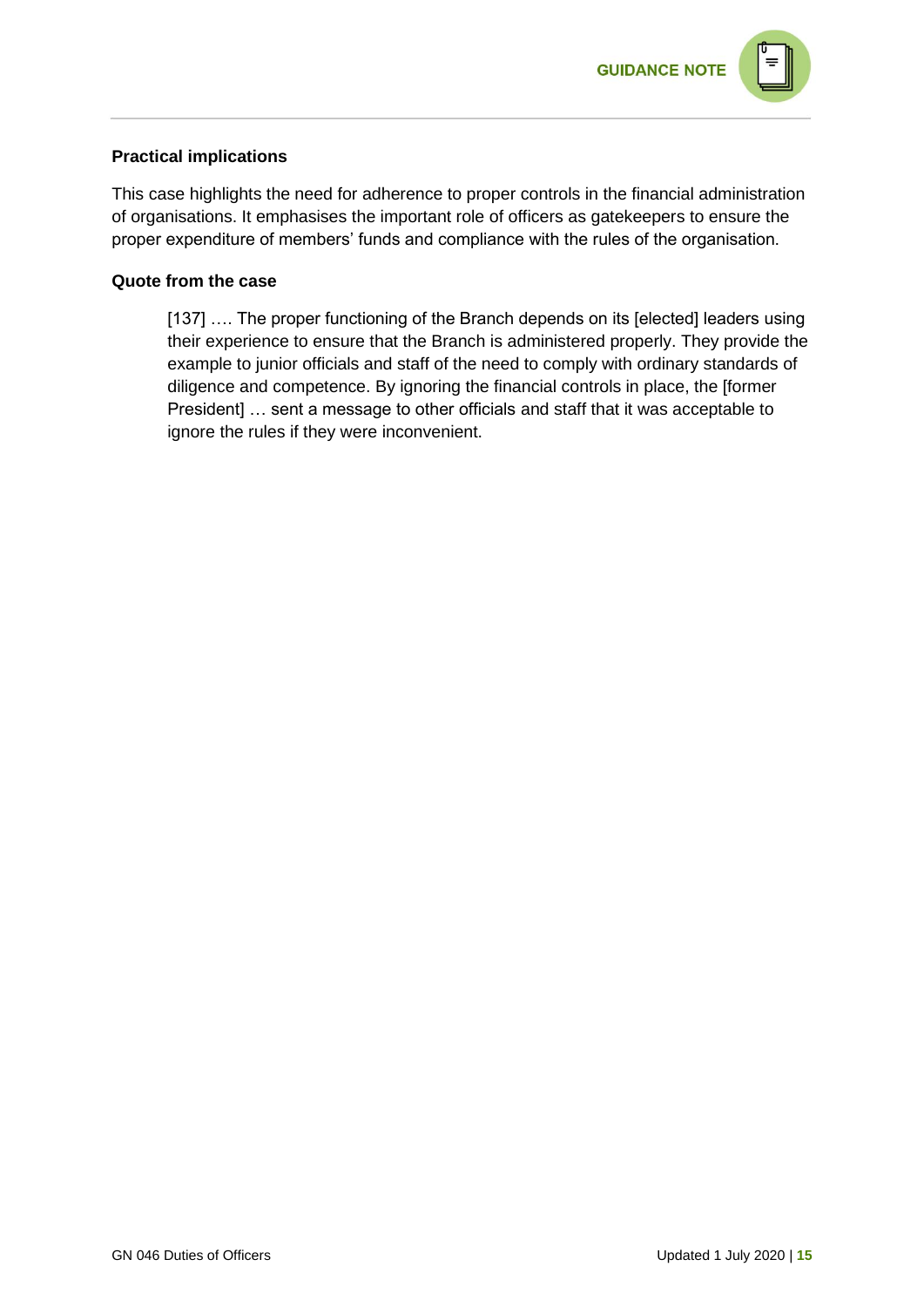

# **General Manager of the Fair Work Commission v McGiveron [2017] FCA 405**

#### **Key issue**

Senior officers had a conflict of interest when considering a redundancy and the purchase of two vehicles.

#### **Conduct**

Two officers (a Branch Secretary and the next Branch Secretary) arranged for the branch to purchase two luxury vehicles worth more than \$300 000 in total, allegedly for their personal use, without the approval of the Branch Committee of Management (BCOM).

In addition:

- the first Secretary proposed and voted for a more generous redundancy policy at a BCOM in circumstances where:
	- the new policy was likely to, and did, benefit him when he left the branch; and
	- he did not declare a conflict of interest or absent himself from voting on the policy at the BCOM;
- the next Secretary:
	- approved a termination payment to the former Secretary of over \$348 000 without proper authority;
	- had the branch pay for personal expenditure items (a restaurant meal, car hire and attendance at a football function);
	- did not inform the Branch Finance Committee and/or the branch auditor of the purchase of the luxury vehicles from October 2012 to February 2014.

#### **Contraventions and penalties**

The court found:

- the first Secretary contravened s. 285 once and s. 286 twice, and was ordered to pay a penalty of \$16 000 (discounted to \$11 000 if paid in 74 days);
- the next Secretary contravened s. 285 five times, s. 286 five times and s. 287 three times, and was ordered to pay \$49 900 (discounted to \$27 300 if paid in 74 days).

#### **Practical implications**

Officers have a positive duty to avoid conflicts of interests in the decisions they make. This case highlights the significance of personal interest disclosures and the impropriety of expending the funds of an organisation for personal benefit. The potential penalties for serious contraventions of the general duties of officers have also now increased and if these contraventions occurred now the penalties could exceed \$250 000 for each contravention.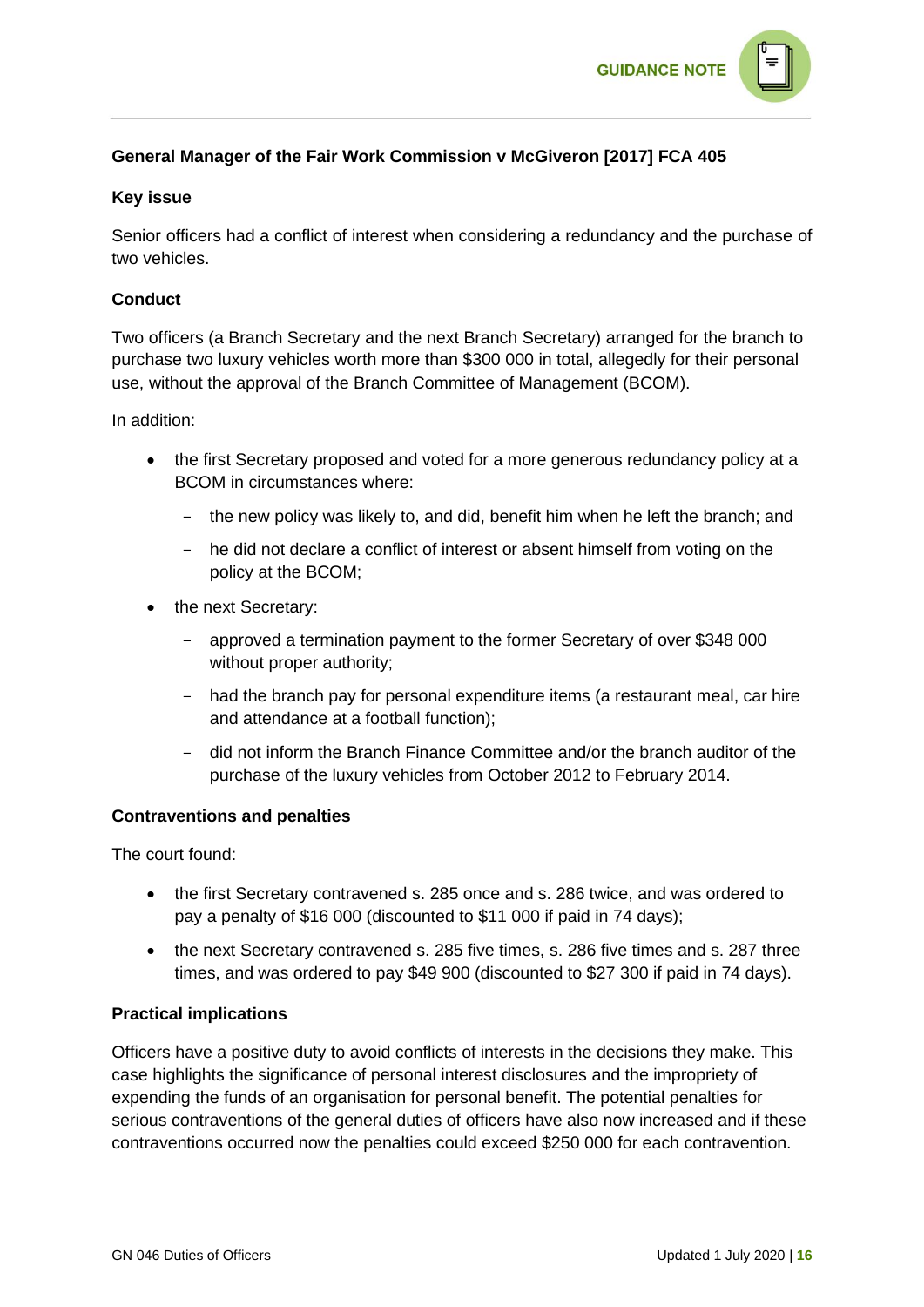

#### **Quote from the case**

[121] ... Senior union officials ... who have the power to control or influence outcomes, including outcomes that might benefit them or others close to them personally in the running of union affairs and have the duty to act in good faith and for proper purposes, must understand that they will feel the full weight of the law if they deliberately contravene the law governing their conduct as union officials.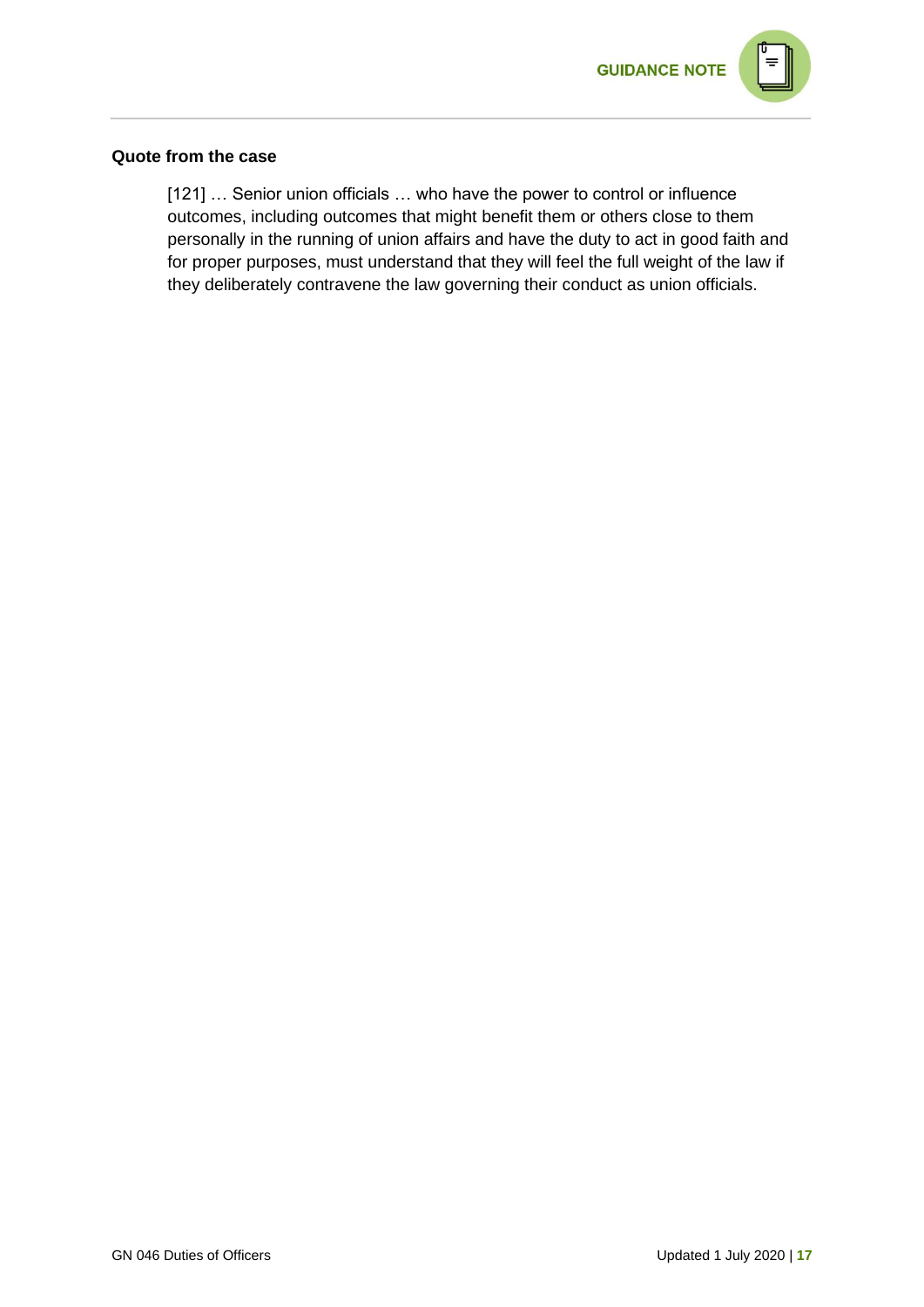

# **General Manager of the Fair Work Commission v Musicians' Union of Australia [2016] FCA 302**

#### **Key issues**

The union and two of its branches failed to prepare and lodge financial reports for many years and the Federal Secretary failed to discharge his duties to remedy this.

#### **Conduct**

For many years the organisation and two of its branches failed to prepare a General Purpose Financial Report (GPFR), provide a full financial report to members and present the full financial report to prescribed meetings. Such failings led to contraventions of ss. 253, 265, and 266 of the RO Act.

The former Federal Secretary of the organisation also admitted that he had contravened his duty to exercise care and diligence (s. 285) by failing to attend to the organisation's compliance with these requirements.

As the conduct was admitted by the organisation and the officer, the issue for the court was the penalties which should be imposed for the admitted contraventions.

#### **Contraventions and penalties**

The Court ordered the organisation to pay total penalties of \$76 500 and the former Federal Secretary to pay total penalties of \$17 000 within 134 days.

In deciding upon the above penalties, the court considered the small size and resources of the organisation, its prior good record, its contrition, the steps taken by the organisation to minimise the prospect of such contravening conduct occurring in the future, and its cooperation with the Fair Work Commission.

The Court also considered that the former Federal Secretary only worked with the organisation on a part time basis and that over a period of five years he had sole responsibility for the records and accounts of the organisation and its branches.

These considerations were balanced against the fact that the organisation and the officer were regularly reminded of their obligations under the RO Act and prior legislation and were urged to attend to them. This led the Court to conclude that the conduct was wilful, as distinct from inadvertent. Having regard to the inaction of the organisation and the officer in the face of repeated reminders, and the seriousness of these requirements under the RO Act and prior legislation, the Court considered that the above penalties were justified.

#### **Practical implications**

This case demonstrates the importance the court places on proper financial administration and the obligation of the relevant officers to ensure that these requirements are met.